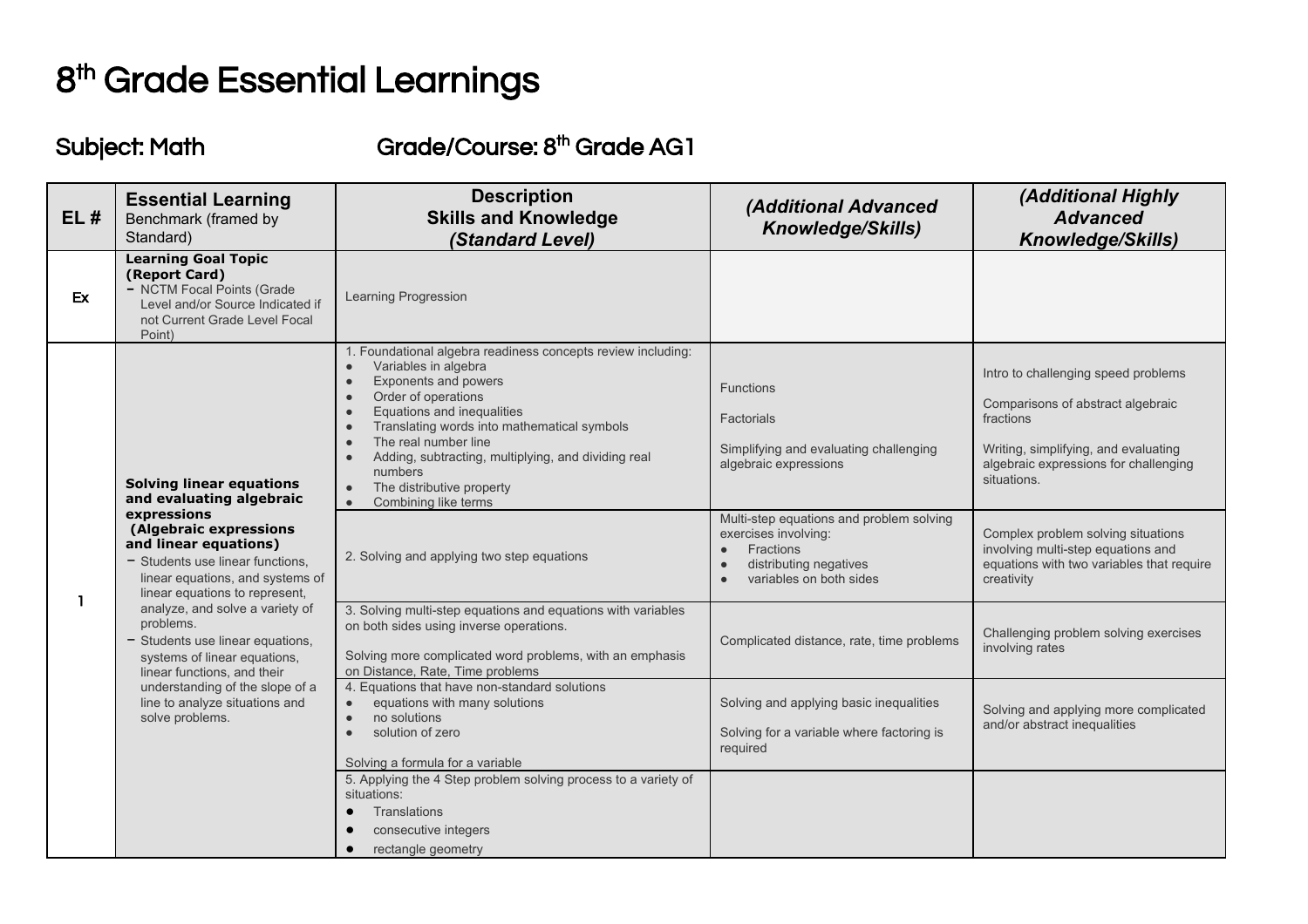|                | age problems                                                                                                                                                                                                                                                                                                                                                                                                                                                      |                                                                                                                                                                                                                                                  |                                                              |  |
|----------------|-------------------------------------------------------------------------------------------------------------------------------------------------------------------------------------------------------------------------------------------------------------------------------------------------------------------------------------------------------------------------------------------------------------------------------------------------------------------|--------------------------------------------------------------------------------------------------------------------------------------------------------------------------------------------------------------------------------------------------|--------------------------------------------------------------|--|
|                | Analyzing patterns, relations, and functions<br>(Patterns, relations, and functions)<br>- Students use linear functions, linear equations, and systems<br>of linear equations to represent, analyze, and solve a variety<br>of problems.<br>- Students understand that the slope $(m)$ of a line is a constant<br>rate of change, so if the input, or x-coordinate, changes by a<br>specific amount, a, the output, or y-coordinate, changes by<br>the amount ma. | 1. Interpreting story graphs<br>Graphing and describing relations<br>2. Understanding what a function is and related<br>vocabulary:<br>Function<br>$\bullet$<br>Domain<br>$\bullet$<br>Range<br>$\bullet$                                        |                                                              |  |
| $\overline{2}$ | - Students translate among verbal, tabular, graphical, and<br>algebraic representations of functions (recognizing that<br>tabular and graphical representations are usually only partial<br>representations), and they describe how such aspects of a<br>function as slope and y-intercept appear in different<br>representations.<br>- Students use linear equations, systems of linear equations,                                                               | Input<br>$\bullet$<br>Output<br>$\bullet$<br>independent variable<br>$\bullet$<br>dependent variable<br>$\bullet$<br>input-output table<br>$\bullet$<br>Deriving the equations of functions in simple real<br>life situations                    |                                                              |  |
|                | linear functions, and their understanding of the slope of a<br>line to analyze situations and solve problems.<br>- They apply ideas about linear functions to solve problems<br>involving rates such as motion at a constant speed.                                                                                                                                                                                                                               | 3. Students continue to practice deriving<br>equations for real life situations<br>Interpreting graphs representing a variety of real<br>life situations<br>Understanding what "Slope" and "Vertical<br>Intercepts" mean when looking at a graph | Solve problems by creating graphs of<br>real life situations |  |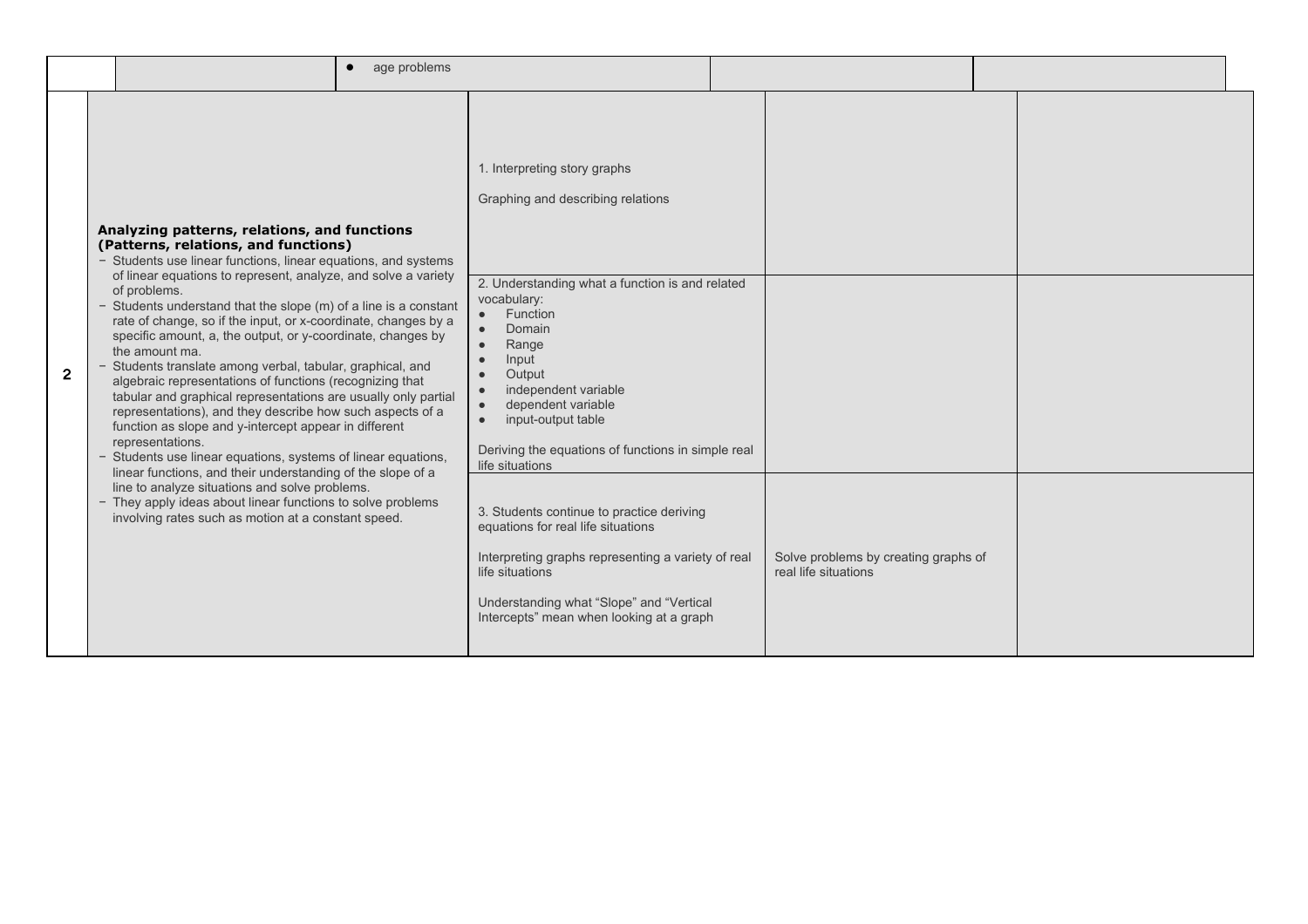|   | Converting graphical, symbolic, and<br>numerical representations of data.<br>(The relationship between graphs and<br>equations)<br>- Students use linear functions, linear equations, and<br>systems of linear equations to represent, analyze, and<br>solve a variety of problems.<br>- Students understand that the slope (m) of a line is a<br>constant rate of change, so if the input, or x-coordinate,<br>changes by a specific amount, a, the output, or<br>y-coordinate, changes by the amount ma.<br>- Students translate among verbal, tabular, graphical,<br>and algebraic representations of functions (recognizing<br>that tabular and graphical representations are usually<br>only partial representations), and they describe how<br>such aspects of a function as slope and y-intercept<br>appear in different representations.<br>- Students use linear equations, systems of linear<br>equations, linear functions, and their understanding of<br>the slope of a line to analyze situations and solve<br>problems.<br>- Given a line in a coordinate plane, students understand<br>that all "slope triangles"-triangles created by a vertical<br>"rise" line segment (showing the change in y), a<br>horizontal "run" line segment (showing the change in<br>x), and a segment of the line itself-are similar.<br>- They also understand the relationship of these similar<br>triangles to the constant slope of a line.<br>- Students make scatterplots to display bivariate data,<br>and they informally estimate lines of best fit to make<br>and test conjectures. | 1. Make scatter plots to display bi-variate data<br>and estimate lines of best fit to make conjectures<br>Plot points in a coordinate plane<br>Determine whether ordered pairs are solutions<br>to equations<br>Write equations in function form | Pythagorean Theorem<br>Deriving the equation of a line from a<br>pattern seen from a set of ordered pairs<br><b>Geometric Probability</b><br>Reflections in the coordinate plane | Using a table of values to graph                                                                                            |
|---|-------------------------------------------------------------------------------------------------------------------------------------------------------------------------------------------------------------------------------------------------------------------------------------------------------------------------------------------------------------------------------------------------------------------------------------------------------------------------------------------------------------------------------------------------------------------------------------------------------------------------------------------------------------------------------------------------------------------------------------------------------------------------------------------------------------------------------------------------------------------------------------------------------------------------------------------------------------------------------------------------------------------------------------------------------------------------------------------------------------------------------------------------------------------------------------------------------------------------------------------------------------------------------------------------------------------------------------------------------------------------------------------------------------------------------------------------------------------------------------------------------------------------------------------------------------------------------------------|--------------------------------------------------------------------------------------------------------------------------------------------------------------------------------------------------------------------------------------------------|----------------------------------------------------------------------------------------------------------------------------------------------------------------------------------|-----------------------------------------------------------------------------------------------------------------------------|
|   |                                                                                                                                                                                                                                                                                                                                                                                                                                                                                                                                                                                                                                                                                                                                                                                                                                                                                                                                                                                                                                                                                                                                                                                                                                                                                                                                                                                                                                                                                                                                                                                           | 2. Graphing linear functions using a table of<br>values<br>Graphs of horizontal and vertical lines                                                                                                                                               | Using a table of values to graph the<br>following functions:<br>absolute value<br>parabolic                                                                                      | the following functions/relations:<br>step functions<br>cubic functions<br>$\bullet$<br>hyperbolic                          |
|   |                                                                                                                                                                                                                                                                                                                                                                                                                                                                                                                                                                                                                                                                                                                                                                                                                                                                                                                                                                                                                                                                                                                                                                                                                                                                                                                                                                                                                                                                                                                                                                                           | 3. Graphing a linear equation by finding its x and<br>y intercepts<br>Finding the slope of a line that passes through 2<br>points                                                                                                                |                                                                                                                                                                                  | Graphing inequalities                                                                                                       |
| 3 |                                                                                                                                                                                                                                                                                                                                                                                                                                                                                                                                                                                                                                                                                                                                                                                                                                                                                                                                                                                                                                                                                                                                                                                                                                                                                                                                                                                                                                                                                                                                                                                           | 4. Determining whether the slope of a line is<br>positive, negative, zero, or undefined<br>Writing and graphing equations that represent<br>direct variations                                                                                    |                                                                                                                                                                                  | Graphing inequalities                                                                                                       |
|   |                                                                                                                                                                                                                                                                                                                                                                                                                                                                                                                                                                                                                                                                                                                                                                                                                                                                                                                                                                                                                                                                                                                                                                                                                                                                                                                                                                                                                                                                                                                                                                                           | 5. Graphing linear equations written in<br>slope-intercept form                                                                                                                                                                                  | Midpoint formula<br>Reflections in the coordinate plane                                                                                                                          | Writing a linear inequality given a<br>solution to the inequality and two<br>points on the solution set's<br>boundary line. |
|   |                                                                                                                                                                                                                                                                                                                                                                                                                                                                                                                                                                                                                                                                                                                                                                                                                                                                                                                                                                                                                                                                                                                                                                                                                                                                                                                                                                                                                                                                                                                                                                                           | 6. Writing equations for lines in slope-intercept<br>form                                                                                                                                                                                        |                                                                                                                                                                                  | Simple system of equations<br>involving substitution                                                                        |
|   |                                                                                                                                                                                                                                                                                                                                                                                                                                                                                                                                                                                                                                                                                                                                                                                                                                                                                                                                                                                                                                                                                                                                                                                                                                                                                                                                                                                                                                                                                                                                                                                           | 7. Write equations of lines given 2 points.<br>Given a point on a line, write the equation of a<br>line parallel to another line                                                                                                                 |                                                                                                                                                                                  | Applications of inverse functions                                                                                           |
|   |                                                                                                                                                                                                                                                                                                                                                                                                                                                                                                                                                                                                                                                                                                                                                                                                                                                                                                                                                                                                                                                                                                                                                                                                                                                                                                                                                                                                                                                                                                                                                                                           | 8. Understand the relationship between the<br>slopes of perpendicular lines and write the<br>equations of perpendicular lines                                                                                                                    |                                                                                                                                                                                  |                                                                                                                             |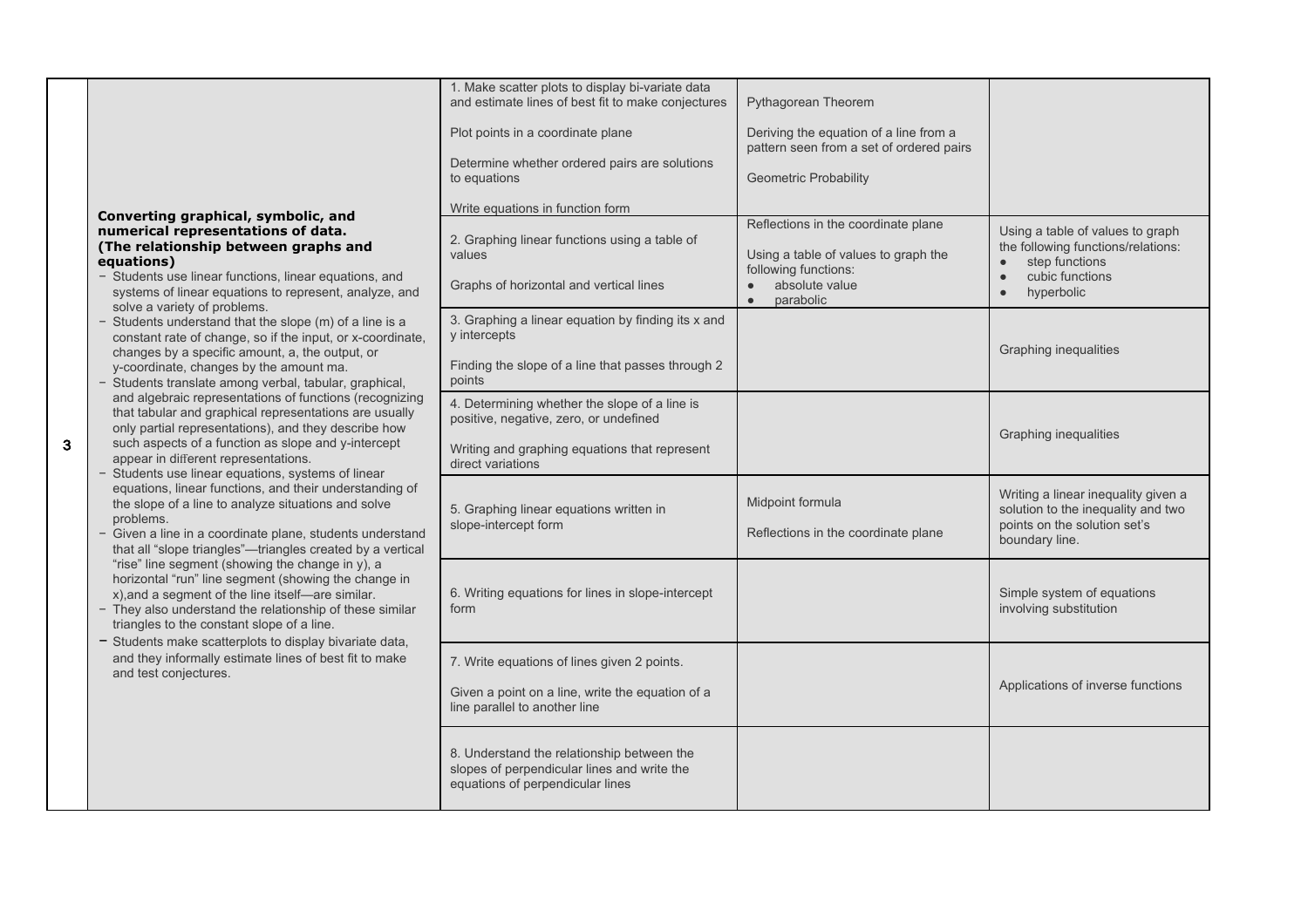| $\overline{\mathbf{4}}$ | Problem solving using visualization<br>and geometric modeling<br>(Points, lines, and planes in 2 and 3<br>dimensional space)<br>- Students use fundamental facts about<br>distance and angles to describe and analyze<br>figures and situations in two- and<br>three-dimensional space and to solve<br>problems, including those with multiple<br>steps.<br>- Draw and construct representations of two-<br>and three-dimensional geometric objects<br>using a variety of tools (NCTM Geometry<br>Benchmark, gr 9-12)<br>- Use symbolic algebra to represent and<br>explain mathematical relationships (NCTM<br>Algebra Benchmark, gr 9-12) | 1. Visualize and solve problems in 2 and 3-d<br>space:<br>Demonstrate the concepts of points, lines,<br>and planes<br>Describe the result when points, lines, and<br>planes intersect<br>Describe relationships between lines and<br>planes in terms of parallel and skew                                                                   | 3 dimensional sketches<br>Spherical geometry                                                                                                       | Partitioning space                                                                                                                |
|-------------------------|---------------------------------------------------------------------------------------------------------------------------------------------------------------------------------------------------------------------------------------------------------------------------------------------------------------------------------------------------------------------------------------------------------------------------------------------------------------------------------------------------------------------------------------------------------------------------------------------------------------------------------------------|---------------------------------------------------------------------------------------------------------------------------------------------------------------------------------------------------------------------------------------------------------------------------------------------------------------------------------------------|----------------------------------------------------------------------------------------------------------------------------------------------------|-----------------------------------------------------------------------------------------------------------------------------------|
|                         |                                                                                                                                                                                                                                                                                                                                                                                                                                                                                                                                                                                                                                             | 2. Distances and midpoints between points on a<br>line or in the coordinate plane<br>Relating absolute value to distance on a<br>number line                                                                                                                                                                                                | Showing the relationship between<br>distance and absolute value visually<br>Finding the midpoint of a segment that<br>lies in the coordinate plane | Showing the relationship between<br>distance and absolute value<br>visually with complicated absolute<br>value equations          |
|                         |                                                                                                                                                                                                                                                                                                                                                                                                                                                                                                                                                                                                                                             | 3. Follow written instructions to construct the<br>following:<br>A congruent line segment<br>Bisect a line segment: locate the midpoint<br>of a line segment<br>A line perpendicular to a line through a<br>point on the line.<br>A line perpendicular to a line through a<br>point not on the line<br>A triangle given three line segments | Apply standard level construction skills to<br>contextualized real life situations (with<br>written instructions provided).                        | Apply standard level construction<br>skills to contextualized real life<br>situations (without written<br>instructions provided). |

|   | Solving and applying linear systems                                                                                                                                                                                                                                                                                                                                                                                                                                                                                                                            | 1. Find solutions to linear systems by using<br>the graph-and-check method. Recognize<br>systems with many or no solutions. | Graphically represent the solutions of a<br>system of inequalities |                    |
|---|----------------------------------------------------------------------------------------------------------------------------------------------------------------------------------------------------------------------------------------------------------------------------------------------------------------------------------------------------------------------------------------------------------------------------------------------------------------------------------------------------------------------------------------------------------------|-----------------------------------------------------------------------------------------------------------------------------|--------------------------------------------------------------------|--------------------|
| 5 | (Systems of linear equations)<br>- Students use linear functions, linear equations,<br>and systems of linear equations to represent.<br>analyze, and solve a variety of problems.<br>- Students solve systems of two linear equations in<br>two variables and relate the systems to pairs of<br>lines that intersect, are parallel, or are the same<br>line, in the plane.<br>- Students use linear equations, systems of linear<br>equations, linear functions, and their<br>understanding of the slope of a line to analyze<br>situations and solve problems | 2. Find the solutions to linear systems by<br>using the substitution method                                                 |                                                                    |                    |
|   |                                                                                                                                                                                                                                                                                                                                                                                                                                                                                                                                                                | 3. Find the solutions to linear systems by<br>using the linear combinations method                                          |                                                                    | Linear programming |
|   |                                                                                                                                                                                                                                                                                                                                                                                                                                                                                                                                                                | 4. Use linear systems to solve real life<br>problems using the 4 step problem solving<br>process                            |                                                                    | Linear programming |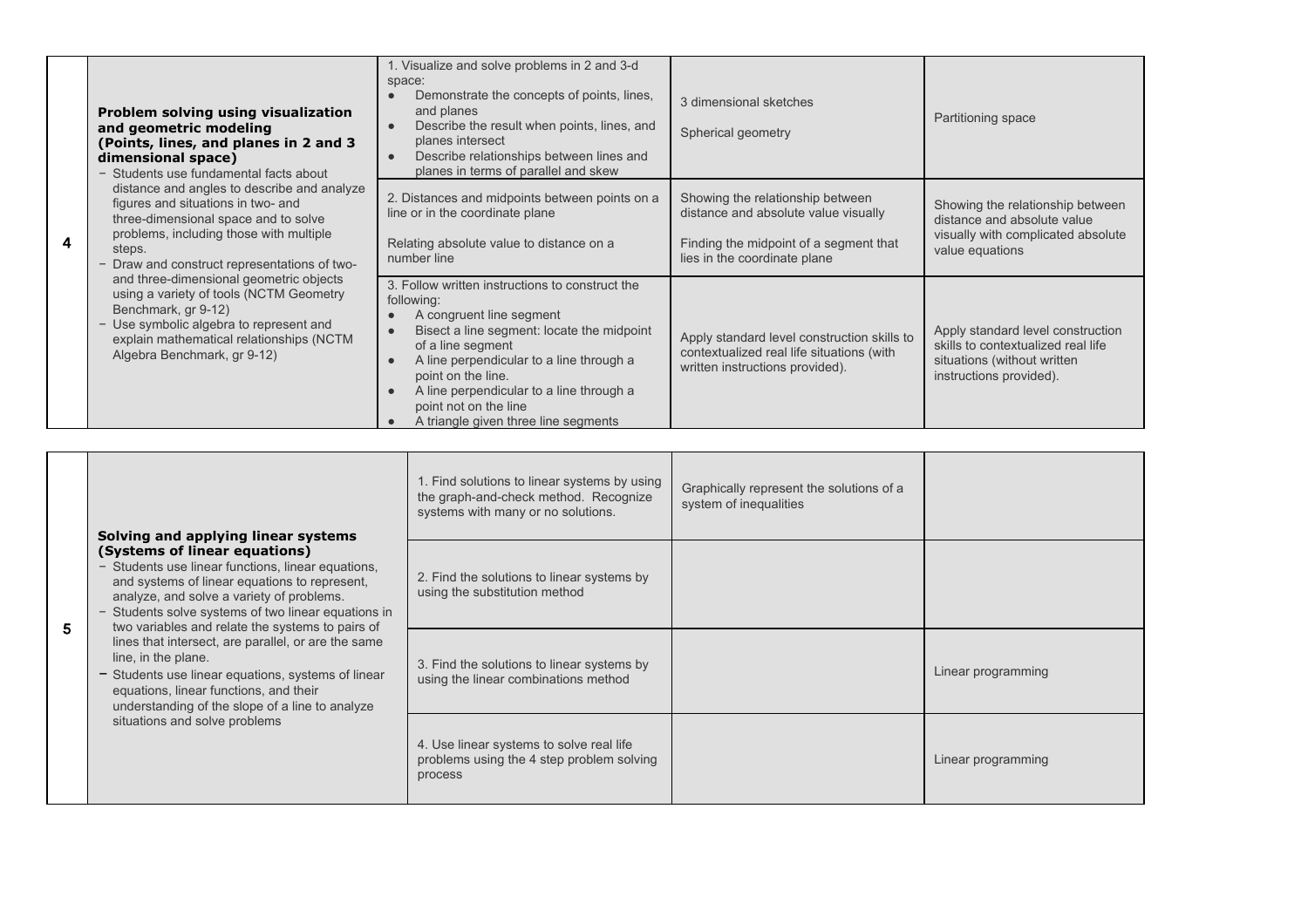|   | Problem solving with exponents,                                                                                                                                                                                                                                                                                                                                                                                                                                                                                                                                                                                                                                                                                                                                                                                                                                                 | 1. Understand the difference between linear and exponential growth                                               |                                                                 |                                   |
|---|---------------------------------------------------------------------------------------------------------------------------------------------------------------------------------------------------------------------------------------------------------------------------------------------------------------------------------------------------------------------------------------------------------------------------------------------------------------------------------------------------------------------------------------------------------------------------------------------------------------------------------------------------------------------------------------------------------------------------------------------------------------------------------------------------------------------------------------------------------------------------------|------------------------------------------------------------------------------------------------------------------|-----------------------------------------------------------------|-----------------------------------|
|   | radicals, and the Pythagorean<br>Theorem<br>(Exponents, Radicals, and the<br><b>Pythagorean Theorem)</b><br>Students explain why the Pythagorean<br>theorem is valid by using a variety of<br>methods-for example, by decomposing a<br>square in two different ways.<br>- They apply the Pythagorean theorem to find<br>distances between points in the Cartesian<br>coordinate plane to measure lengths and<br>analyze polygons and polyhedra.<br>- Students encounter some nonlinear<br>functions (such as the inverse proportions)<br>that they studied in grade 7 as well as basic<br>quadratic and exponential functions) whose<br>rates of change contrast with the constant<br>rate of change of linear functions.<br>Students use exponents and scientific<br>notation to describe very large and very<br>small numbers.<br>- They use square roots when they apply the | 2. Write really big numbers using scientific notation<br>Successfully use multiplication properties of exponents | Factorials                                                      | Combinations                      |
|   |                                                                                                                                                                                                                                                                                                                                                                                                                                                                                                                                                                                                                                                                                                                                                                                                                                                                                 | 3. Write really small numbers using scientific notation<br>Evaluate powers that have zero or negative exponents  | Deriving exponential functions                                  | Deriving exponential<br>functions |
|   |                                                                                                                                                                                                                                                                                                                                                                                                                                                                                                                                                                                                                                                                                                                                                                                                                                                                                 | 4. Graph exponential growth and decay functions.<br>Identify the domain and range of exponential functions.      |                                                                 |                                   |
| 6 |                                                                                                                                                                                                                                                                                                                                                                                                                                                                                                                                                                                                                                                                                                                                                                                                                                                                                 | 5. Apply division properties of exponents                                                                        |                                                                 |                                   |
|   |                                                                                                                                                                                                                                                                                                                                                                                                                                                                                                                                                                                                                                                                                                                                                                                                                                                                                 | 6. Understand, write, apply and graph exponential growth functions<br>(and also exponential decay functions)     |                                                                 |                                   |
|   |                                                                                                                                                                                                                                                                                                                                                                                                                                                                                                                                                                                                                                                                                                                                                                                                                                                                                 | 7. Understand square root vocabulary and evaluate square roots                                                   |                                                                 |                                   |
|   |                                                                                                                                                                                                                                                                                                                                                                                                                                                                                                                                                                                                                                                                                                                                                                                                                                                                                 | 8. Solve (quadratic) equations where it's necessary to use square roots                                          | Graph functions involving square<br>roots<br>Rational exponents | Solve radical equations           |
|   |                                                                                                                                                                                                                                                                                                                                                                                                                                                                                                                                                                                                                                                                                                                                                                                                                                                                                 | 9. Understand and apply the simplest form of a radical expression                                                | Factorials<br>Roots other than square roots                     |                                   |
|   | Pythagorean theorem.                                                                                                                                                                                                                                                                                                                                                                                                                                                                                                                                                                                                                                                                                                                                                                                                                                                            | 10. Understand and apply the Pythagorean Theorem                                                                 |                                                                 | Distance Formula                  |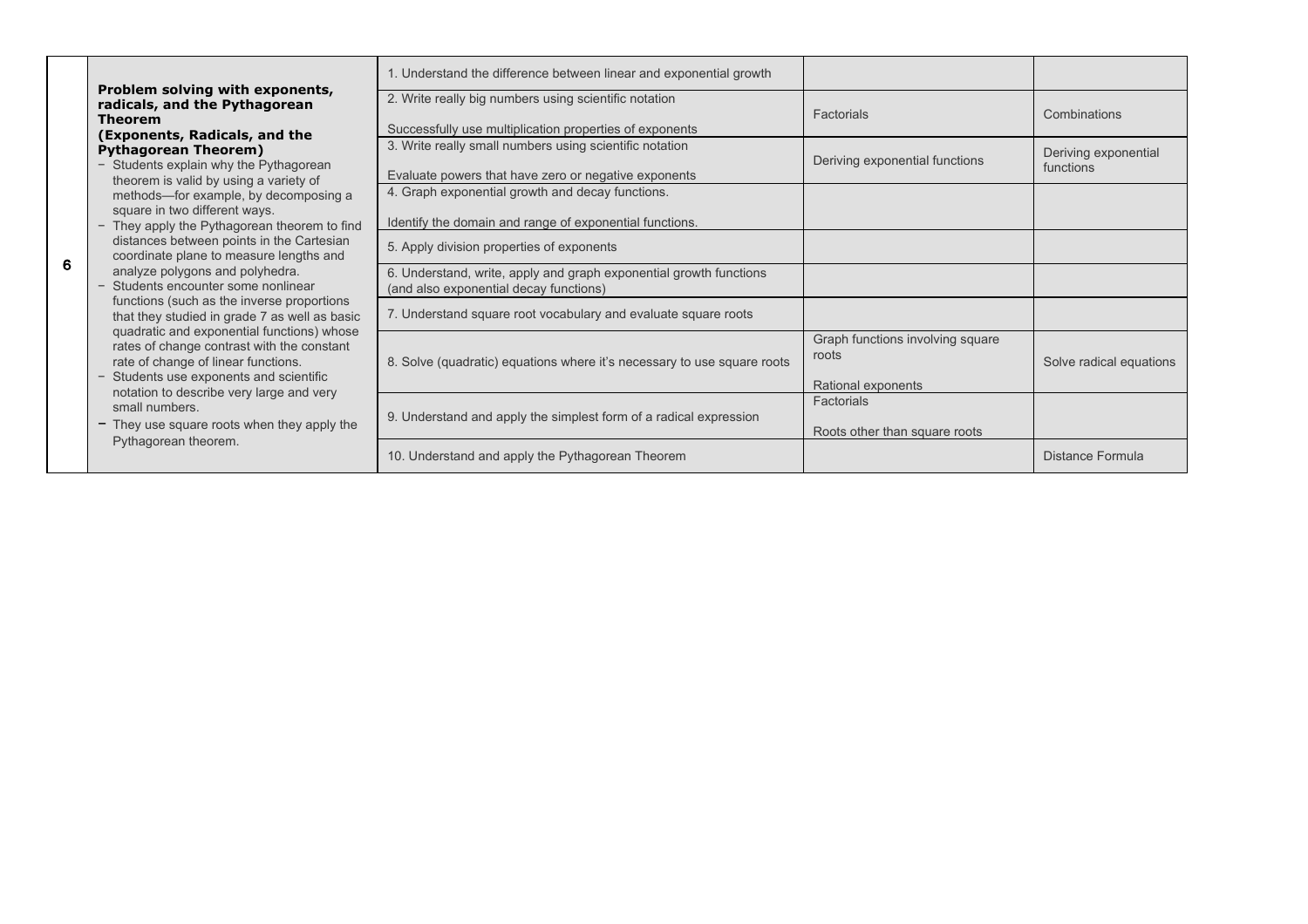|                |                                                                                                                                                                                                                                                                                                                                                                                                                                          | 1. Understand how to add and subtract<br>polynomials.                                                                       |                                                    |                                                                                                |
|----------------|------------------------------------------------------------------------------------------------------------------------------------------------------------------------------------------------------------------------------------------------------------------------------------------------------------------------------------------------------------------------------------------------------------------------------------------|-----------------------------------------------------------------------------------------------------------------------------|----------------------------------------------------|------------------------------------------------------------------------------------------------|
|                |                                                                                                                                                                                                                                                                                                                                                                                                                                          | 2. Understand how to graph parabolas but<br>using the "3 point method"                                                      |                                                    |                                                                                                |
|                |                                                                                                                                                                                                                                                                                                                                                                                                                                          | 3. Understand how to classify polynomials<br>according to the number of terms they<br>have and their degree.                |                                                    | Deriving the equation for a quadratic<br>function given information about its<br>graph         |
|                |                                                                                                                                                                                                                                                                                                                                                                                                                                          | More completely understand how to graph<br>parabolas by using the "3 point method"                                          |                                                    | Graphing parabolas with graphing<br>software                                                   |
|                | Understanding polynomials and quadratic<br>relationships<br>(Polynomials and Quadratic Equations)<br>- Students encounter some nonlinear functions (such as the<br>inverse proportions that they studied in grade 7 as well as basic<br>quadratic and exponential functions) whose rates of change<br>contrast with the constant rate of change of linear functions<br>- Construct and compare linear, quadratic, and exponential models | 4. Understand how to multiply polynomials<br>by using the distributive property (THEN,<br>understand the FOIL memory tool). | Special product patterns                           | Distance, rate, time applications                                                              |
|                |                                                                                                                                                                                                                                                                                                                                                                                                                                          | 5. Understand, recognize, and USE<br>Special Product Patterns to multiply<br>polynomials.                                   | Special product patterns                           | Distance, rate, time applications                                                              |
| $\overline{7}$ | and solve problems (Common Core State Standards Initiative,<br>High School: Functions)<br>- Perform arithmetic operations on polynomials (Common Core                                                                                                                                                                                                                                                                                    | 6. Use the quadratic formula                                                                                                |                                                    |                                                                                                |
|                | State Standards Initiative, High School: Algebra)<br>- Solve quadratic equations in one variable (Common Core State<br>Standards Initiative, High School: Algebra)<br>- Understand the relationship between zeros and factors of<br>polynomials (Common Core State Standards Initiative, High<br>School: Algebra)                                                                                                                        | 7. Solve and graph quadratic equations<br>that have already been factored.                                                  |                                                    | Deriving the equation of a quadratic<br>function given information about its<br>graph.         |
|                |                                                                                                                                                                                                                                                                                                                                                                                                                                          |                                                                                                                             |                                                    | Graphing quadratic inequalities.                                                               |
|                |                                                                                                                                                                                                                                                                                                                                                                                                                                          | 8. Factoring and Solving quadratic<br>equations that have a leading coefficient of<br>1 <sub>1</sub>                        | Using substitution to solve<br>quadratic equations | Pythagorean Theorem application                                                                |
|                |                                                                                                                                                                                                                                                                                                                                                                                                                                          | 9. Factoring and Solving quadratic                                                                                          | Using substitution to solve<br>quadratic equations | <b>Radical Equations</b>                                                                       |
|                |                                                                                                                                                                                                                                                                                                                                                                                                                                          | equations with a leading coefficient other<br>than $1.$                                                                     | Distance, Rate, Time applications                  | The Quadratic Formula (derive)                                                                 |
|                |                                                                                                                                                                                                                                                                                                                                                                                                                                          | 10. Factoring and Solving Quadratic<br>Equations that contain special product<br>patterns                                   | Similar rectangles                                 | Deriving and applying the difference of<br>two cubes pattern<br>Using the graphing application |
|                |                                                                                                                                                                                                                                                                                                                                                                                                                                          |                                                                                                                             |                                                    |                                                                                                |